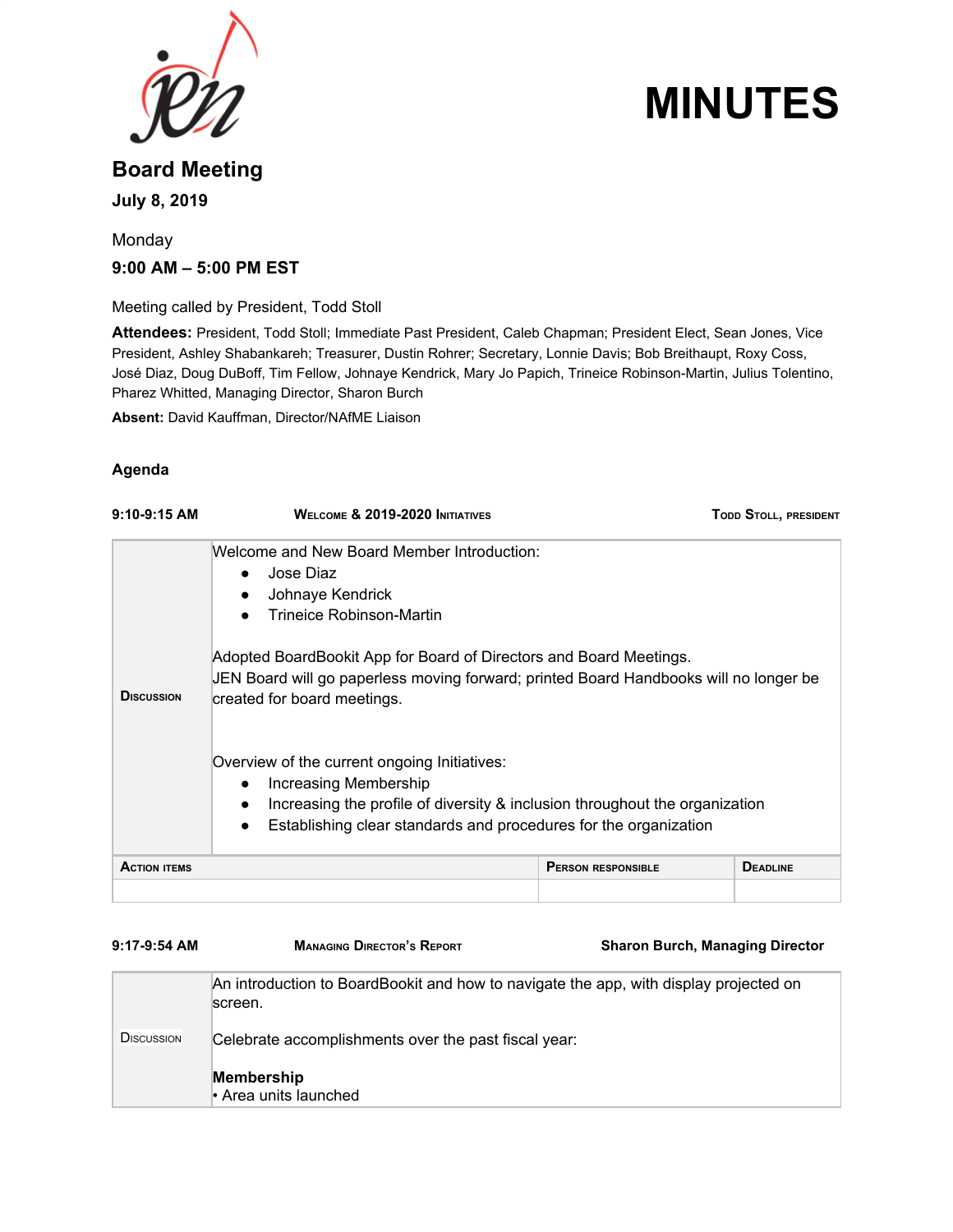• Increased chapters and societies

• Monthly recurring payment option launched

**Identified challenge:** a need to increase staff to focus on membership growth and serving needs.

- Hired a Membership Manager
- Jesse Nolan joined the JEN staff on June 1, 2019
- Membership numbers and details included in the Membership Manager Report
- Impressive addition

With the addition of a Membership Manager, the following items are near completion and ready for board review and feedback:

- Membership Chart "one sheet"
- Area Unit & Chapter Guidelines
- "Sales Script" complete and working on talking points for board members, committee
- chairs and members and state.
- "We want you back!" 50% off campaign for expired members is in effect now and
- Working.

#### **Diversity & Inclusion**

- Diversity and inclusion statements added to the submission application process.
- Board members joined the review teams to help identify and select with diversity and inclusion in mind.

• Consistently discussed, and action steps taken, when identified in committees and board.

• More details in the Diversity and Inclusion Committee Report

#### **Standards and Procedures for the Organization**

• Day-to-day operations – ongoing process of documentation

• Contracted temporary help, Kelly Kuhnen, to answer phone calls and reply or forward member emails regarding membership renewal, conference registration, etc.

● Website updates and other administrative tasks as needed.

• Creating a Best Practices Manual

- Adopted Asana, a project management application software.
	- Instructions documented for tasks that anyone can access who needs them.
	- Streamlines communication between staff, committee chairs, and coordinators working on projects, such as JAZZ2U grants.

• CadmiumCD Conference application software is systemizing the application, review, and scheduling process.

- Review of CadmiumCD System, functionality, etc.
- Declination notices went out
- A tremendous help with outstanding customer support and development.
- Anticipate an improved and streamlined process going into 2021.

•Engaged Shaw & Co. Accounting firm to assist with manual rebooking of transactions synced with NeonCRM.

● Dedicated staff assigned to JEN's account.

#### **Other notable action items in the past year**

- NEA Jazz Masters Grant application; proposal was declined.
- CCS Fundraising development initial assessment of JEN completed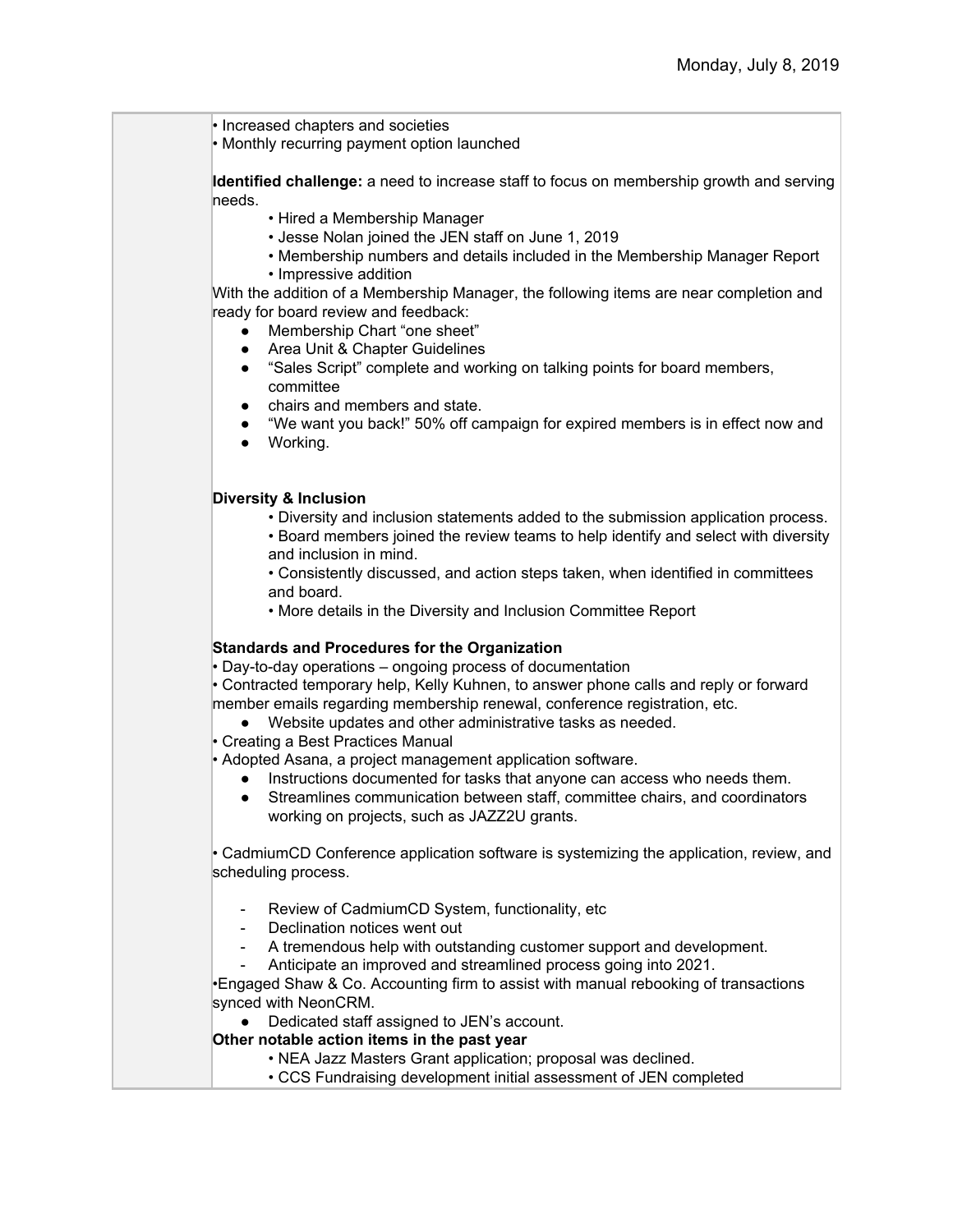| 9:55-10:34 AM       | <b>MEMBERSHIP MANAGER REPORT</b>                                                                                                                                                                                                                                                                                                                                                                                                                                                                                                                         | Jesse Nolan, Membership Manager |                 |
|---------------------|----------------------------------------------------------------------------------------------------------------------------------------------------------------------------------------------------------------------------------------------------------------------------------------------------------------------------------------------------------------------------------------------------------------------------------------------------------------------------------------------------------------------------------------------------------|---------------------------------|-----------------|
| <b>ACTION ITEMS</b> |                                                                                                                                                                                                                                                                                                                                                                                                                                                                                                                                                          | <b>PERSON RESPONSIBLE</b>       | <b>DEADLINE</b> |
|                     | - JEN Donations (7/1/2018-7/1/2019) \$84,744<br>- Includes Jamey Aebersold Endowed Scholarship Fund \$72,712<br>- Jamey Aebersold \$72,712 deposited; \$76,212 pledged.<br>- Jamey Aebersold donated \$5000<br>- Bob Sinicrope is leading a campaign during the Jamey Aebersold Jazz Camp, June<br>30-July 12, to raise the additional \$27,288 needed to reach \$100,000 goal. (Latest update<br>on 7/8/2019.)                                                                                                                                          |                                 |                 |
|                     | <b>Fundraising Update</b>                                                                                                                                                                                                                                                                                                                                                                                                                                                                                                                                |                                 |                 |
|                     | Caleb Chapman/Todd Stoll suggests that we revisit the policy regarding the frequency<br>(number of years) around performers and guest artists.<br>This would allow artists to decline without conflict.<br>Consider need for artists to fill in.<br>Conversation around implementing list of soloists/clinicians/artists of JEN members<br>as a reference guide, or need for replacements. This list could include soloists<br>whose performances were not accepted for the current conference.                                                          |                                 |                 |
|                     | Sean Jones suggests that Board should chime in on the process only as a last resort; if<br>there is a red flag.                                                                                                                                                                                                                                                                                                                                                                                                                                          |                                 |                 |
|                     | Discussed conference declination process, timing, and Board involvement.                                                                                                                                                                                                                                                                                                                                                                                                                                                                                 |                                 |                 |
|                     | JENi - historical storage of JEN documents, contracts, etc.<br>Will continue to use for archival purposes.<br>$\blacksquare$<br>Update directory (compliance with Bylaws)<br>$\blacksquare$<br>• Use JENi for documentation of communication and document storage                                                                                                                                                                                                                                                                                        |                                 |                 |
|                     | Liaison<br>• Holding a JJF slot for a Title I school jazz combo in the New Orleans area<br>• Hosted a successful conference in Reno; listened to the membership and with the<br>expertise of our Executive Committee, Legal Counsel and HPN representative,<br>navigated cancelling the 2023 contract with Reno and secured a replacement<br>location in Orlando with an active and responsive Board of Directors.<br>•2019 Sisters In Jazz launch a success<br>\$10K bill payment was delayed, but now paid. Hoping to replace with new<br>sponsorship. |                                 |                 |
|                     | • Celebrated induction of co-founder and past president, Mary Jo Papich, into the<br>Midwest Clinic Hall of Fame.<br>. Exchange of a board seat for the NAfME Jazz Council, David Kauffman, NAfME                                                                                                                                                                                                                                                                                                                                                        |                                 |                 |

| <b>DISCUSSION</b> | The initial goal was to understand the state of our membership. Examining trends in membership<br>renewals, lapses. |
|-------------------|---------------------------------------------------------------------------------------------------------------------|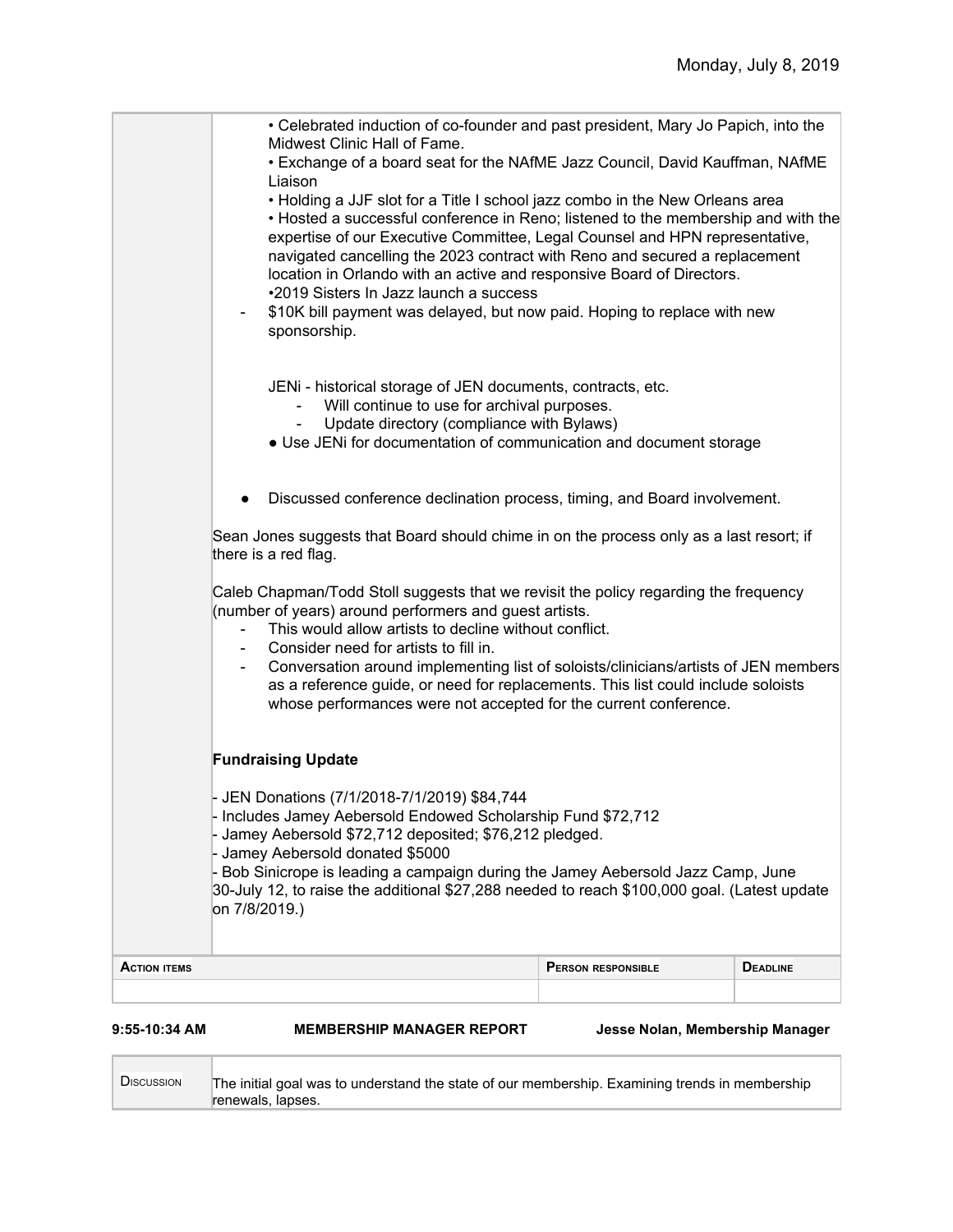2570 members

Membership Initiatives

#### **Ongoing Membership Initiatives**

● **Expired JENeral Membership Drive** - per Board of Directors approval, a 50% off renewal of JENeral membership for expired memberships of 2 years or more (June 1, 2017 cutoff) is underway. Approximately 250 calls have been made since June 10 to members who have provided a phone number and meet the above criteria. If the member does not answer, a brief personal message is left with instructions on how the member can renew online or via phone. If the member does not renew within 1 week, a personal follow-up email is sent as the final form of contact. Additionally, an eBlast advertising this promotion was sent on July 1 to those without phone contact information. The promotion expires July 31.

This has been a successful strategy. 9/10 renew by phone immediately. Will complete calls this week.

An eblast went out this week for those who do not have phone numbers. 2221 Expired general and EJen memberships.

Will look into purchasing a list of similar prospective members based on demographic info. Will also start a "Come back to us" campaign

Members can choose auto renewal of their annual subscription.

- **Area Units** guidelines have been created.
	- Area Unit Launch By the 2020 JEN Conference it is the goal of the membership
	- manager to launch all 52 US Area Units within the United States. This includes recruiting
	- leadership for all Area Units, creating an Area Unit communication and recruitment
	- strategy The launch and leadership status of all US Area Units is below:
		- $\blacksquare$  Area Units Launched = 3 (NV, VA/DC, WA)
		- $\blacksquare$  Area Units with Confirmed Leadership Team = 5 (NY, NC, TX, UT, WV)
		- Area Units with Confirmed President Only = 14 (AL, AZ, CA South, CT, FL, IL, IA, MD, MN, NE, NJ, OH, OK, TN)

■ Area Units with No Leadership = 30 (AK, AR, CA Central, CA North, CO, DE, GA, HI, ID, IN, KS, KY, LA, ME, MA, MI, MO, NH, NM, ND, OR, PE, RI, SC, SD, VT, WI, WY)

**Area Unit Communication Strategy** - The primary communication methods for Area Units will be email and Facebook Groups

Question posed: Should we consider regional communication strategy to simplify?

 Area Unit Facebook Groups - Has created 52 area unit facebook groups Non-US Area Units - Canadian and other international Area Units will be organized in 2020.

Future Membership Initiatives

• New Membership Drive - to bring in 500 new members by the end of May and over 1000 that includes yJEN members

● Midwest Conference - Jesse will attend the Midwest Band and Orchestra Clinic on December 16-19, 2019 for the purpose of recruiting new members & chapters.

● State MEA Conferences - As above, another suggestion from Area Unit Leadership is to work with local state jazz associations to do similar. The local state jazz associations would also have the option of being society members of JEN and thus offering discounted membership as a value-add to their own membership.

We should be responsive to the needs in each state. Suggestion to reach out to chairs of all-state jazz.

**[Review of membership chart](https://drive.google.com/file/d/1IhrZg3QO0zNTricXWNbSeaiVCJnuP5sN/view) -** will consider additional updates to document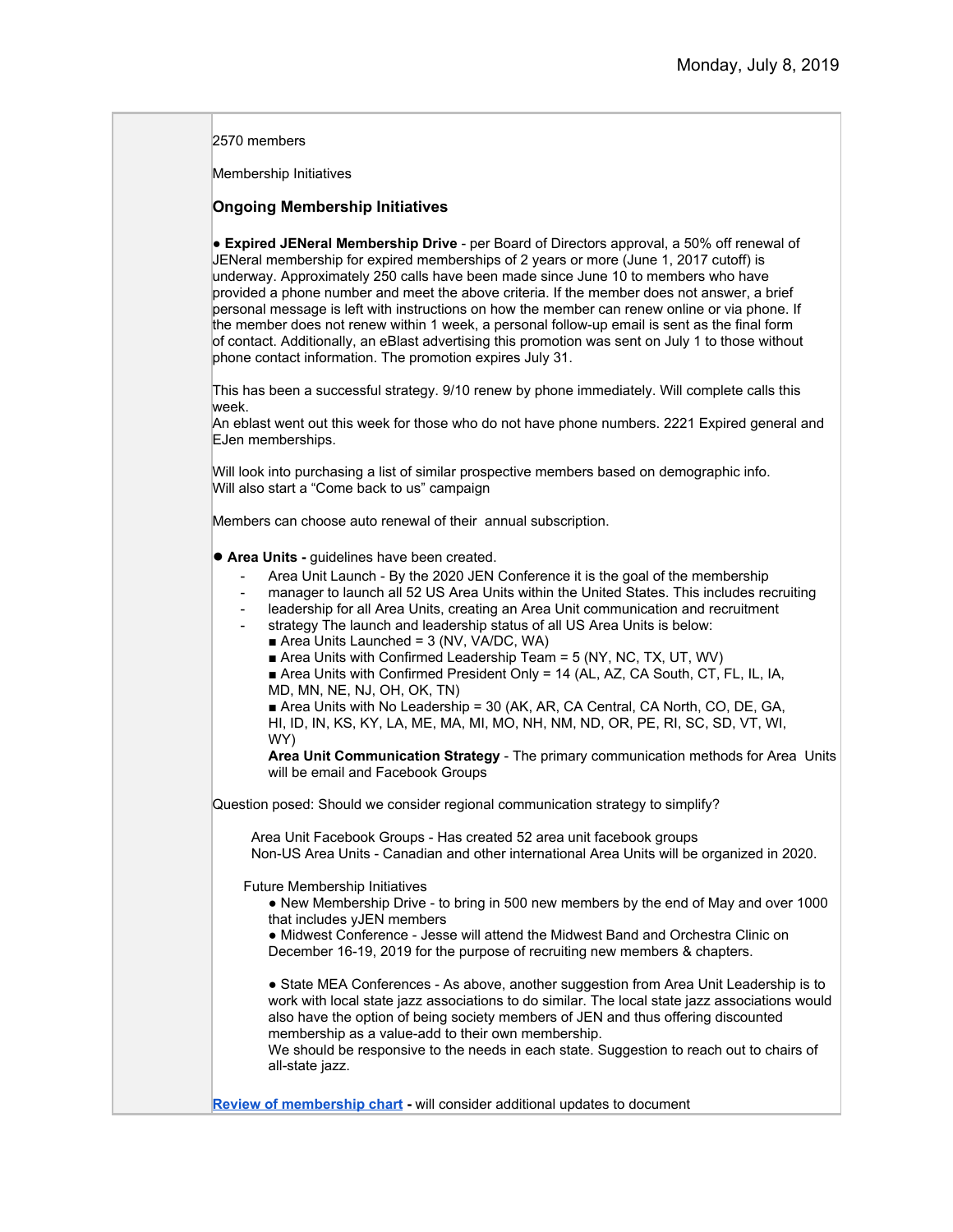|                     | <b>Membership Benefit/Recruitment Ideas</b>                                                                                                                                                                                                                                                                                                                                                                                                                                                                                                                                                                                                                                                                                                                                                                                                                                                                                                                                                                                                                                                                                                                                                                                                                                                                           |                           |                 |
|---------------------|-----------------------------------------------------------------------------------------------------------------------------------------------------------------------------------------------------------------------------------------------------------------------------------------------------------------------------------------------------------------------------------------------------------------------------------------------------------------------------------------------------------------------------------------------------------------------------------------------------------------------------------------------------------------------------------------------------------------------------------------------------------------------------------------------------------------------------------------------------------------------------------------------------------------------------------------------------------------------------------------------------------------------------------------------------------------------------------------------------------------------------------------------------------------------------------------------------------------------------------------------------------------------------------------------------------------------|---------------------------|-----------------|
|                     | • Festival Camp & Festival Partnerships - A festival and camp contact database has been created<br>for the purpose of creating inroads and partnerships with various local, regional, national and<br>international jazz camps and festivals. Camps and festivals could join JEN as either corporate or<br>institutional members, or instead charter a chapter/society (depending on mission and<br>demographic) and offer benefits to other JEN members such as early registration/application,<br>tuition/attendance discounts, or even JEN stages at local, regional, and national festivals that<br>would feature JEN student groups and/or be eligible to apply for JEN grants, scholarships,<br>awards, etc<br>• Free Facebook PD Group - Area Unit Leaders have suggested a free-to-join JEN Professional<br>Development Facebook Group. This would serve as a "freebie" that JEN could advertise through<br>Area Unit Leadership via various channels. The group could be similar to the highly successful<br>and 25,000+ members-strong BDG (Band Directors Group), created and run by Brian Wis, on<br>Facebook. Items that would appear in the JEN Facebook PD Group include JEN event posts<br>(Jazz2U, chapter events, local events, free resources, posts advertising membership benefits,<br>$etc.$ ). |                           |                 |
|                     |                                                                                                                                                                                                                                                                                                                                                                                                                                                                                                                                                                                                                                                                                                                                                                                                                                                                                                                                                                                                                                                                                                                                                                                                                                                                                                                       |                           |                 |
|                     | • Jazz Educators Handbook - Created in concert with the Education Committee and distributed via<br>the JEN website, a signature resource collection for jazz educators could serve as a major<br>recruitment tool. The focus for this series would be on the basics of forming, running, and<br>teaching a school jazz program. Will rename JAZZ RESOURCE COLLECTIVE, instead of Jazz<br><b>Educators Handbook.</b>                                                                                                                                                                                                                                                                                                                                                                                                                                                                                                                                                                                                                                                                                                                                                                                                                                                                                                   |                           |                 |
|                     | Considering a price increase for individual membership to \$99/annually                                                                                                                                                                                                                                                                                                                                                                                                                                                                                                                                                                                                                                                                                                                                                                                                                                                                                                                                                                                                                                                                                                                                                                                                                                               |                           |                 |
| <b>ACTION ITEMS</b> |                                                                                                                                                                                                                                                                                                                                                                                                                                                                                                                                                                                                                                                                                                                                                                                                                                                                                                                                                                                                                                                                                                                                                                                                                                                                                                                       | <b>PERSON RESPONSIBLE</b> | <b>DEADLINE</b> |
|                     |                                                                                                                                                                                                                                                                                                                                                                                                                                                                                                                                                                                                                                                                                                                                                                                                                                                                                                                                                                                                                                                                                                                                                                                                                                                                                                                       |                           |                 |
|                     |                                                                                                                                                                                                                                                                                                                                                                                                                                                                                                                                                                                                                                                                                                                                                                                                                                                                                                                                                                                                                                                                                                                                                                                                                                                                                                                       |                           |                 |

**10:35-11:16 AM Finance Committee Report Dustin Rohrer, Treasurer**

| <b>DISCUSSION</b> | There has been lots of work put into cleaning up financial reports.                                                                                                                                                                                                                                                                 |
|-------------------|-------------------------------------------------------------------------------------------------------------------------------------------------------------------------------------------------------------------------------------------------------------------------------------------------------------------------------------|
|                   | Treasurer will focus on offering a more visual financial presentation (graphs/charts) in financial<br>reports to Board.                                                                                                                                                                                                             |
|                   | Reviewing JEN Conference Revenue Trends - Dallas and New Orleans were the highest revenue<br>generators.<br>Location is the greatest factor in determining conference revenue.<br>(Atlanta conference revenue also was in this ballpark.)<br>\$66K loss on Reno Conference; this loss has been addressed and resolved successfully. |
|                   | Board discussion: Conference location selection, new sites, other festivals                                                                                                                                                                                                                                                         |
|                   | Dustin will add a variance column to PY report per request of Lonnie Davis.<br>Jamey Aebersold's endowment gift and the Reno Conference were the two activities that<br>heavily influenced the organization's current financial position.                                                                                           |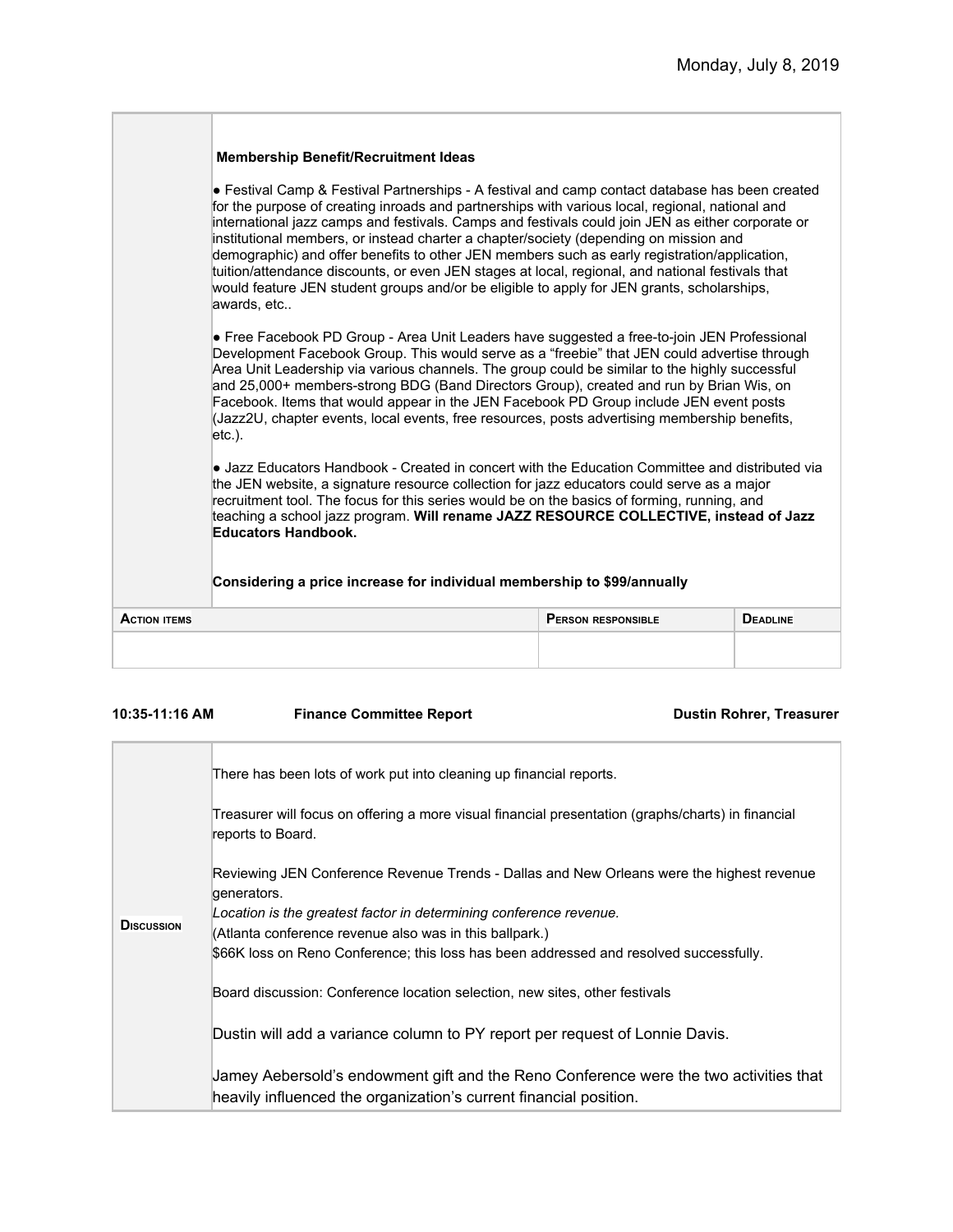| <b>ACTION ITEMS</b> | <b>PERSON RESPONSIBLE</b> | <b>DEADLINE</b> |
|---------------------|---------------------------|-----------------|
|                     |                           |                 |
|                     |                           |                 |

|  |  |  | 11:16-11:38 AM |  |
|--|--|--|----------------|--|
|--|--|--|----------------|--|

## **11:16-11:38 AM Scholarship Concert Todd Stoll, President**

| <b>DISCUSSION</b>                                                                      | JEN Board is considering discounts for scholarship concerts for Title 1/ Low income schools.<br>Everyone is in support of considering discounts for schools for this concert discount.<br>The scholarship concert would be an add-on for school bands that are already coming.<br>Ashley Shabankareh will create language to include for band director application.<br>What is the discount amount?<br>This scholarship discount is a great opportunity to fundraise, and engage communities in cities where<br>JEN conferences are being presented. |                           |                 |
|----------------------------------------------------------------------------------------|------------------------------------------------------------------------------------------------------------------------------------------------------------------------------------------------------------------------------------------------------------------------------------------------------------------------------------------------------------------------------------------------------------------------------------------------------------------------------------------------------------------------------------------------------|---------------------------|-----------------|
| <b>ACTION ITEMS</b>                                                                    |                                                                                                                                                                                                                                                                                                                                                                                                                                                                                                                                                      | <b>PERSON RESPONSIBLE</b> | <b>DEADLINE</b> |
| Create language about discount option for Band director application Ashley Shabankareh |                                                                                                                                                                                                                                                                                                                                                                                                                                                                                                                                                      |                           | 9/15/2019       |

#### 1**1:38 - 11:52 BREAK**

| 11:52-12:21PM      | <b>Mentorship Committee Report</b>                                                                                                                                                         | Roxy Coss, Chair |  |  |
|--------------------|--------------------------------------------------------------------------------------------------------------------------------------------------------------------------------------------|------------------|--|--|
|                    | New personnel and a new chair has been created for the Mentorship Committee.                                                                                                               |                  |  |  |
|                    | 3 Key initiative:                                                                                                                                                                          |                  |  |  |
|                    | Create a Conference-based approach to the Mentorship Program                                                                                                                               |                  |  |  |
|                    | Add a Mentorship element to existing JEN Programs - New                                                                                                                                    |                  |  |  |
|                    | Create & Build new elements of Jen Mentorship Program - New                                                                                                                                |                  |  |  |
| <b>D</b> ISCUSSION | When selecting mentors, JEN needs to consider incorporating policy regarding how to disengage<br>with individuals who may be known for misconduct (sexual harassment, sexual assult, etc). |                  |  |  |
|                    | Will continue to discuss in EC and work through ideas, i.e. code of conduct for JEN presenters,<br>performers, etc.                                                                        |                  |  |  |
|                    | Social Media also should be considered. Very sensitive topic.<br>Social media policy for JEN Board and Committee Chairs should be considered.                                              |                  |  |  |
|                    | Board may consider only mentoring college aged students (over 18), unless background checks are<br>conducted.                                                                              |                  |  |  |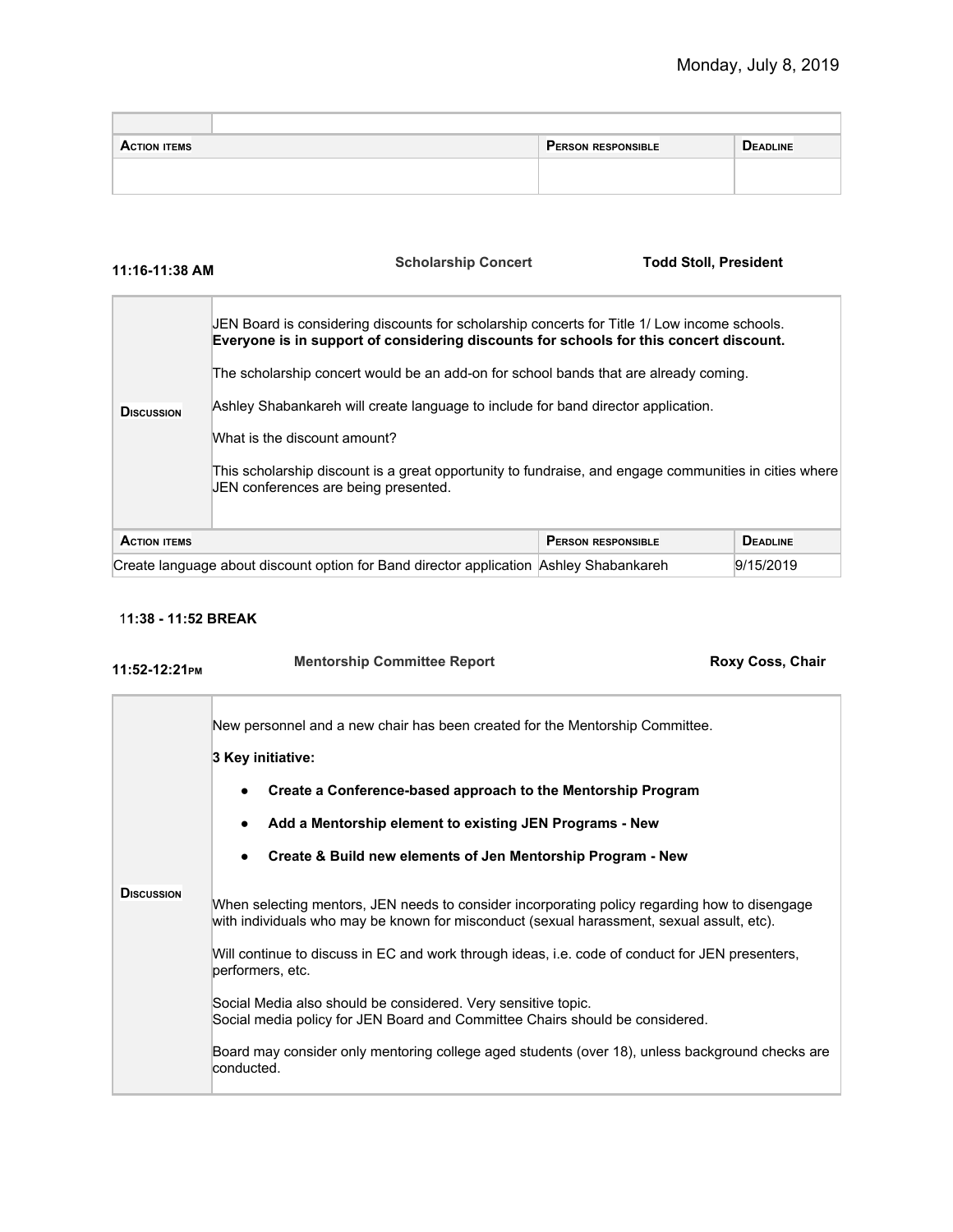| President Stoll suggests that the Board should receive training around best practices for addressing<br>sexual harassment. Dan/Tim will coordinate this to take place under the Audit and Risk Committee.<br>JEN currently doesn't have liability insurance or sexual harassment insurance. |                                                                                                                                                                                                                                                                      |                            |                    |
|---------------------------------------------------------------------------------------------------------------------------------------------------------------------------------------------------------------------------------------------------------------------------------------------|----------------------------------------------------------------------------------------------------------------------------------------------------------------------------------------------------------------------------------------------------------------------|----------------------------|--------------------|
| <b>ACTION ITEMS</b>                                                                                                                                                                                                                                                                         |                                                                                                                                                                                                                                                                      | <b>PERSON RESPONSIBLE</b>  | <b>DEADLINE</b>    |
| $\bullet$<br>etc).<br>٠                                                                                                                                                                                                                                                                     | Consider and work through ideas to incorporate policy<br>regarding how to disengage with individuals who may be<br>known for misconduct (sexual harassment, sexual assult,<br>Board training on Sexual Harassment<br>Implement mentorship program at next conference | <b>Executive Committee</b> | Next EC<br>Meeting |

## **12:21 - 1:30pm - Lunch Break**

| 1:35-1:40 PM        | <b>Reports from Lunch Meetings</b>                                                                                                                                                                                                                                                               |                           |                 |
|---------------------|--------------------------------------------------------------------------------------------------------------------------------------------------------------------------------------------------------------------------------------------------------------------------------------------------|---------------------------|-----------------|
| <b>DISCUSSION</b>   | Designated meeting time for Mentorship<br>AAJC will look at HBCU schools to recruit students for mentorship opportunities.<br>Will send details to participants one month in advance to an introduction.<br>Will add content to the website.<br>Will float around to meet with numerous mentors. |                           |                 |
| <b>ACTION ITEMS</b> |                                                                                                                                                                                                                                                                                                  | <b>PERSON RESPONSIBLE</b> | <b>DEADLINE</b> |
|                     |                                                                                                                                                                                                                                                                                                  |                           |                 |

| 1:40-2:12PM       | <b>DownBeat Proposal</b>                                                                                                                                                                                                                                                                                                                                                                                                                                                                                | <b>Todd Stoll, President</b> |
|-------------------|---------------------------------------------------------------------------------------------------------------------------------------------------------------------------------------------------------------------------------------------------------------------------------------------------------------------------------------------------------------------------------------------------------------------------------------------------------------------------------------------------------|------------------------------|
| <b>DISCUSSION</b> | Frank (DownBeat publisher) has suggested that JEN have its own quarterly magazine.<br>Frank sent a proposal to JEN, willing to fund the entire magazine and sell advertisements.<br>This will be education focused, and will include interviews, articles, music technique,<br>stories, etc.<br>Would like four (4) JEN members to join the Editorial Board.<br>This magazine will go out to everyone who receives a DownBeat as well as our members.<br>This will be a win-win for both organizations. |                              |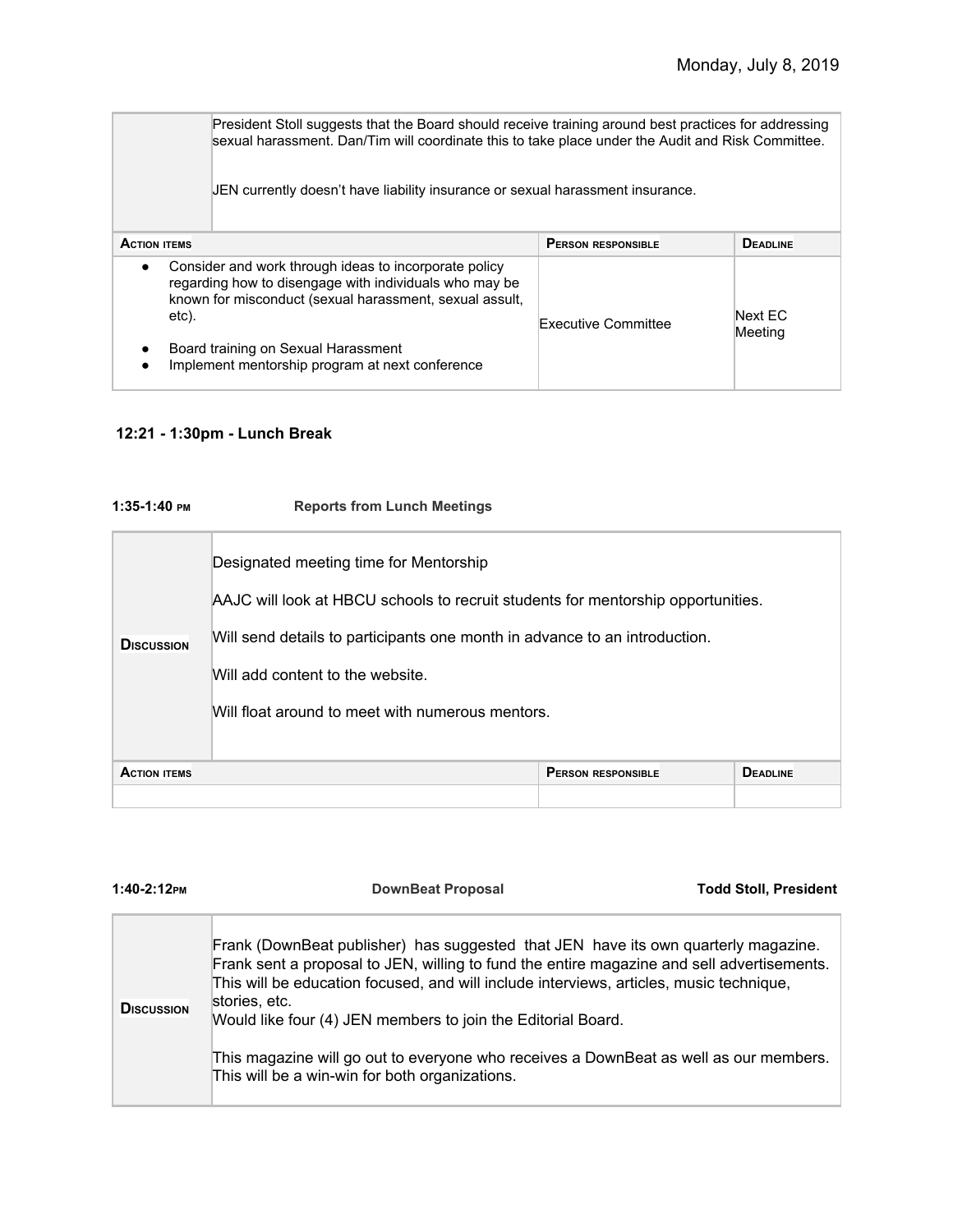|                     | Research Journal is peer reviewed, which is why it must be a separate publication. This is<br>an academic focused publication.                                                                                                                      |                           |                    |  |  |
|---------------------|-----------------------------------------------------------------------------------------------------------------------------------------------------------------------------------------------------------------------------------------------------|---------------------------|--------------------|--|--|
|                     | Magazine will include 32-40 pages with 16 - 20 being editorial.<br>Downbeat will design and edit each issue.                                                                                                                                        |                           |                    |  |  |
|                     | <b>MOTION:</b><br>Mary Jo Papich makes a motion to move forward with the DownBeat Magazine proposal.<br>Ashley Shabankareh seconds this motion.<br>Motion passes.                                                                                   |                           |                    |  |  |
|                     | Name for this magazine? Will select a creative name.<br>Suggested people to approach for support on the magazine: Greg Yasinitsky or Ethan<br>Iverson<br>Open to other suggestions.<br>May need to consider developing a committee for this effort. |                           |                    |  |  |
|                     | Magazine will be added to the Membership benefits list.                                                                                                                                                                                             |                           |                    |  |  |
| <b>ACTION ITEMS</b> |                                                                                                                                                                                                                                                     | <b>PERSON RESPONSIBLE</b> | <b>DEADLINE</b>    |  |  |
|                     | Create a name for the magazine<br>Secure Memorandum of Understanding OU with DownBeat                                                                                                                                                               | Board                     | January 1,<br>2020 |  |  |

| 2:13-2:26PM        | <b>Audit and Risk Committee</b>                                                                                                                                                                                                                                                                              | <b>Tim Fellows, Chair</b> |
|--------------------|--------------------------------------------------------------------------------------------------------------------------------------------------------------------------------------------------------------------------------------------------------------------------------------------------------------|---------------------------|
|                    | This committee will oversee:<br>• Audit Process & Report<br>• Risk Management<br>• Insurance Contracts<br>• Manage & audit Conflict of Interest policy                                                                                                                                                       |                           |
|                    | JEN contracts WIPFLI CPAs and Consultants to conduct our audit process and submit a<br>report. WIPFLi works closely with the Managing Director, Sharon Burch, and Treasurer,<br>Tim Fellow, to procure financials, contracts and other required data and information. Final<br>report was submitted on time. |                           |
| <b>D</b> ISCUSSION | Additional note:<br>Beginning with the 2018-2019 fiscal year, JEN will switch to accrual reporting. Previously<br>we used a combination of cash and accrual.                                                                                                                                                 |                           |
|                    | This committee needs additional members.                                                                                                                                                                                                                                                                     |                           |
|                    | Managing Annual Audit - Immediate need, which includes coordinating with Sharon and<br>working on financial reporting. Will also need to look at the internal auditing, processes and<br>procedures.                                                                                                         |                           |
|                    | The most current audit report is located in JENi.                                                                                                                                                                                                                                                            |                           |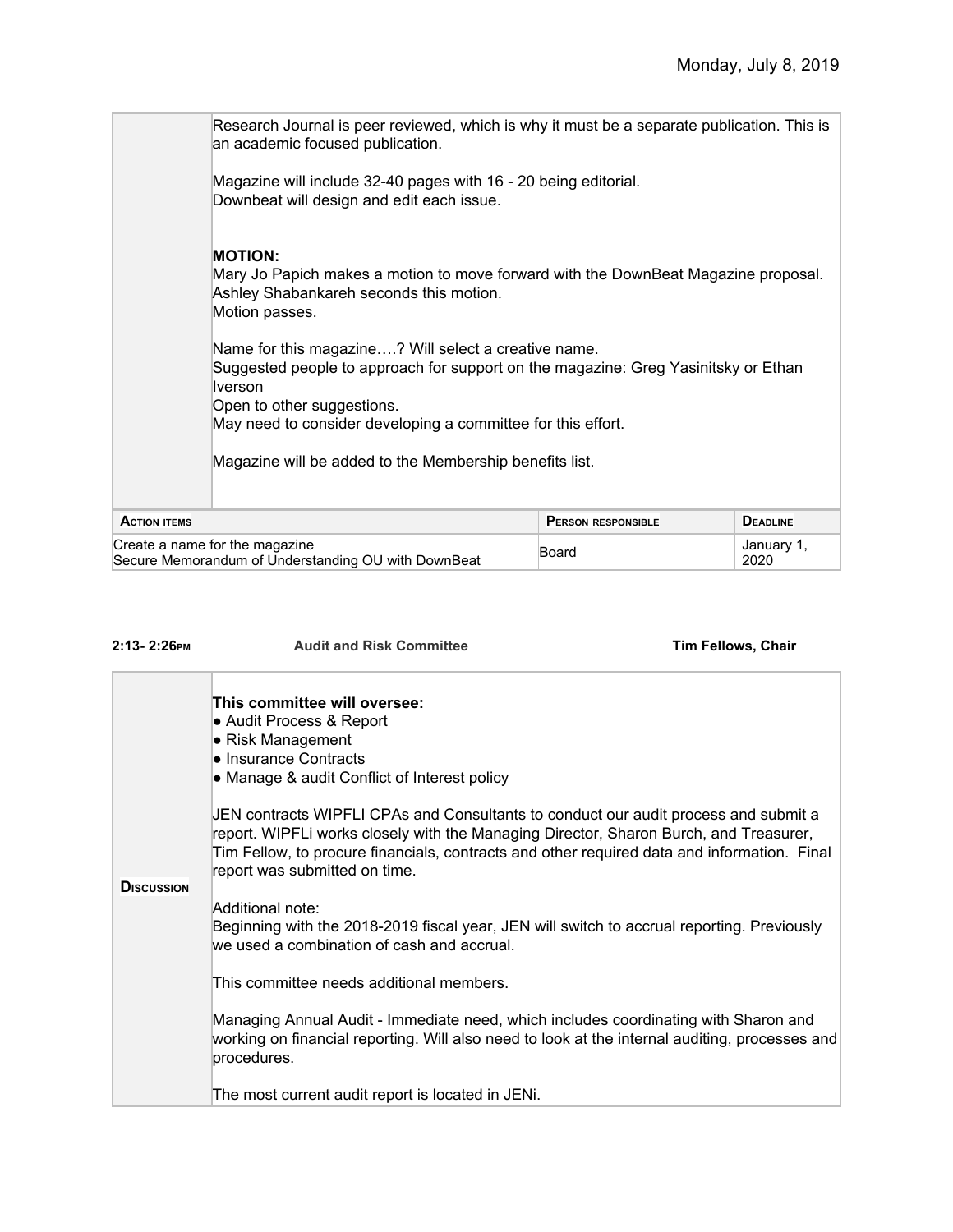| <b>ACTION ITEMS</b> | <b>PERSON RESPONSIBLE</b> | <b>DEADLINE</b> |
|---------------------|---------------------------|-----------------|
|                     |                           |                 |

#### **2:27-2:57 PM**

## **PERSONNEL COMMITTEE** Mary Jo Papich, Chair

Managing Director provides insight on employees: Jesse Nolan (Membership Manager)- has made great progress since he started. Lou Fischer - runs a great conference and is a great asset to JEN Steve Nighosian - knows organization well; works on conference program. CadmiumCD - the event application software streamlines the conference preparation process. Essential to the growth of the organization and establishing online systems and procedures around the conference that are easily accessible to members of the team. **2019-2020 Personnel Committee Initiatives GOAL 1**: Determine and support JEN Personnel requirements The Personnel Committee ALL INITIATIVES ARE ONGOING as we continually assess the needs of the organization. For the past two years we have employed one full time general managing director (Sharon Burch), one part time conference coordinator (Lou Fischer) and contract a marketing director for 25-30 hours a week (Steve Nighosian). We continue to provide additional tech and clerical support at an hourly rate as needed (Ryan Adamsons, Kelly Kuhnen and others). We presented the need to hire a MEMBERSHIP MANAGER to the board in January 2019 and they gave their permission to move ahead. Over 50 applications were received and reviewed by the personnel committee with five candidates being interviewed via zoom utilizing a series of 9 questions to each candidate.Two recommendations were given to president Stoll and he interviewed the final two candidates. The position of the membership manager was offered to Jesse Nolan on April 15 and he accepted and started shortly thereafter. Jesse is a JEN member, born and raised in North Shore Chicago and has served several years on our education committee. Jesse has a BA in Music Education and MM in Jazz Studies & Percussion fromm the Indiana University Jacobs School of Music and has toured the world with notable artists and producers. He will be sharing membership manager reports with us as he will manage JEN's membership base and all aspects of member relations including area units, chapters and societies. He will also reach out to students, educators and directors/musicians at the elementary, middle, high school and college levels. **GOAL 2:** Update performance assessment review form. **GOAL 3:** Do performance assessment review on employees in June and complete by July 30 and share with board at the August meeting. President and President Elect will handle managing director and conference coordinator. Director will handle Marketing director. Continue to review salary increases by assessment results and the available budget. President suggests that there is a clear layout of job duties for all employees. **MOTION**: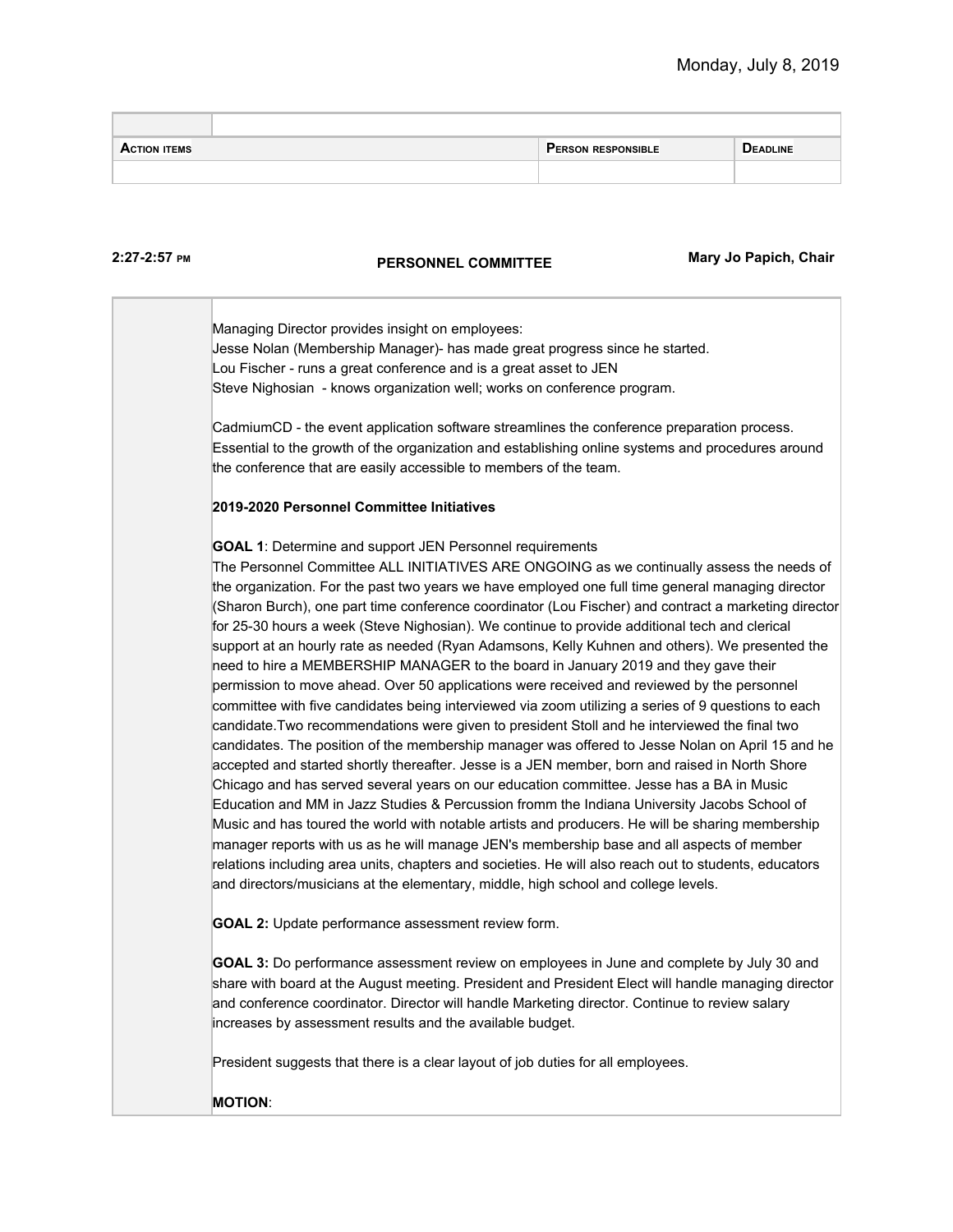|                                                                                                                                  | Mary Jo Papich made a motion to increase pay for Lou Fischer by 5%, effective July 1st, 2019.<br>Trineice Robinson- Martin seconds.<br>Motion passes. |                            |  |  |  |
|----------------------------------------------------------------------------------------------------------------------------------|-------------------------------------------------------------------------------------------------------------------------------------------------------|----------------------------|--|--|--|
|                                                                                                                                  | Will need to incorporate a conflict of interest policy for all employees.<br>Update job descriptions for all ful-Itime staff.                         |                            |  |  |  |
|                                                                                                                                  | Steve Nighosian will no longer do social media work.                                                                                                  |                            |  |  |  |
| <b>ACTION ITEMS</b>                                                                                                              |                                                                                                                                                       |                            |  |  |  |
| Will need to incorporate a conflict of interest policy for all<br>employees.<br>Update job descriptions for all ful-Itime staff. |                                                                                                                                                       | <b>Personnel Committee</b> |  |  |  |

| 3:07-3:22PM         | <b>RESEARCH COMMITTEE REPORT</b>                                                                                                                                                                                                                                                                                        |                           | Monika Herzig, Chair |  |
|---------------------|-------------------------------------------------------------------------------------------------------------------------------------------------------------------------------------------------------------------------------------------------------------------------------------------------------------------------|---------------------------|----------------------|--|
| <b>D</b> ISCUSSION  | <b>Panel Discussions</b><br>Journal Submissions 32 Submissions, 17 included, 2 not accepted, 13 declined, 8<br>resubmitted for review, 7 revisions, 2 accepted<br>August 1st, will have all of the revisions<br>Printed by the first week in Dec. 2019<br>Next Steps Need to know front and back matter<br>Suggestions: |                           |                      |  |
|                     | Fellowship info, scholarships/grants? And deadlines<br>Conference info and submission deadlines<br>Journal submission info<br>List of editorial board, editor's note<br>President's message?<br>$\blacksquare$<br>What else?                                                                                            |                           |                      |  |
|                     | We (board) will consider and get back to committee chair with ideas on content materials.<br>Monthly newsletter continues to go out to all JEN members on mailing list, and is getting a<br>lot of positive feedback, content of news, callouts, conferences, publications, jobs, stable<br>for now.                    |                           |                      |  |
|                     | More Board and meeting ideas:<br>Mentorship work with Roxy Coss<br>Will consider selling extra copies in the JENeral store during conference.                                                                                                                                                                           |                           |                      |  |
| <b>ACTION ITEMS</b> |                                                                                                                                                                                                                                                                                                                         | <b>PERSON RESPONSIBLE</b> | <b>DEADLINE</b>      |  |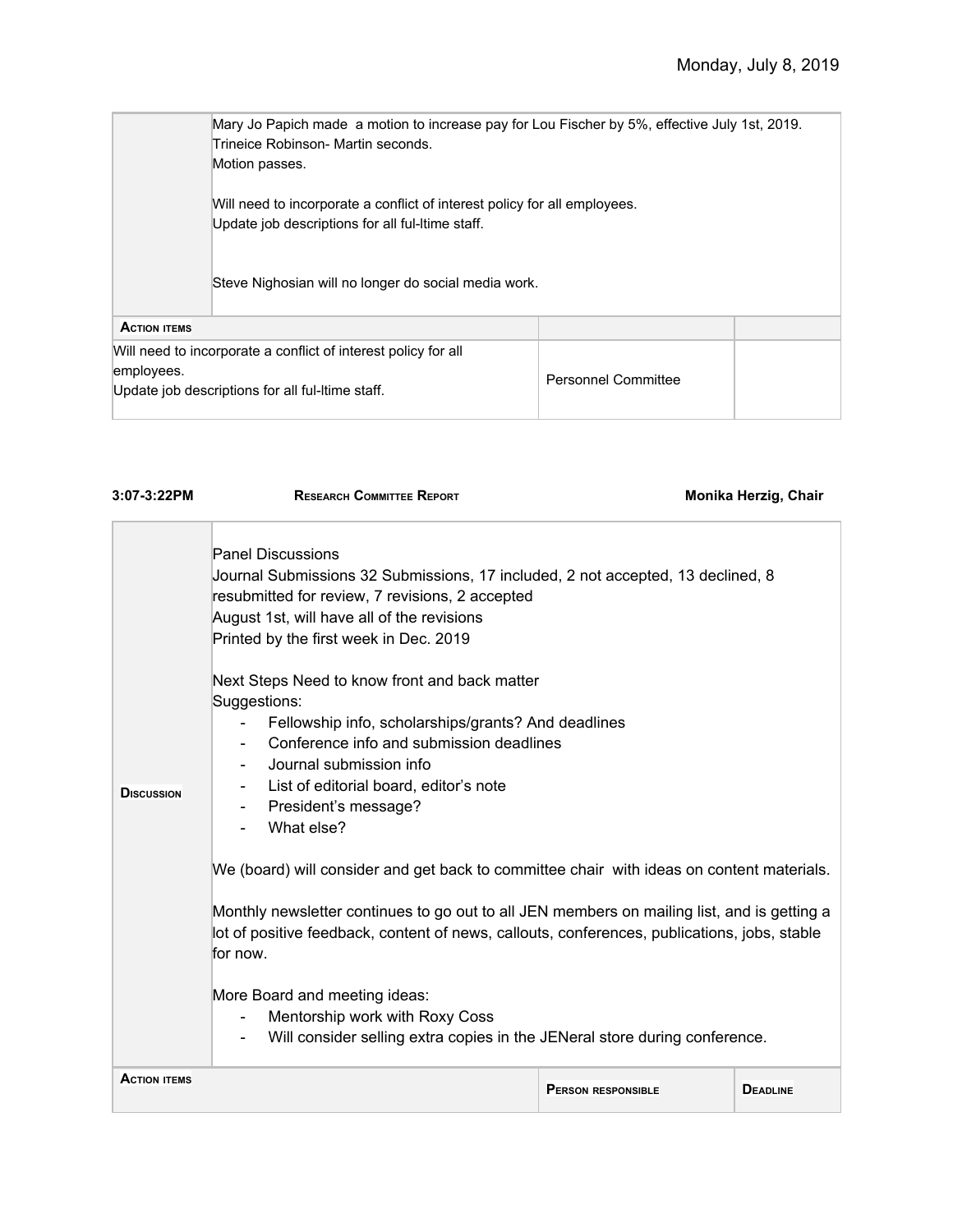| 3:22PM -3:56PM                                                                                                                        | <b>OUTREACH COMMITTEE REPORT</b>                                                                                                                                                                                                                                                                                                                      |                             | Mary Jo Papich, Chair  |  |
|---------------------------------------------------------------------------------------------------------------------------------------|-------------------------------------------------------------------------------------------------------------------------------------------------------------------------------------------------------------------------------------------------------------------------------------------------------------------------------------------------------|-----------------------------|------------------------|--|
|                                                                                                                                       | Currently there are two types of JEN Outreach:                                                                                                                                                                                                                                                                                                        |                             |                        |  |
|                                                                                                                                       | Conference Outreach-Started in 2010 in St. Louis; but scheduling with schools during the<br>conference has been a challenge as they are often on break                                                                                                                                                                                                |                             |                        |  |
|                                                                                                                                       | Jazz2U Grants Outreach - Herb Albert Foundation has made this possible- \$25,000 gift<br>this past year and \$115,000 total. We would like to acknowledge grant recipients on the<br>new Jazz2U webpage.<br>Offering \$300 and \$500 grants                                                                                                           |                             |                        |  |
|                                                                                                                                       | 50 approved this year at this date<br>6 rejected; both the artist and directors must be full member of JEN<br>\$5500 remaining; would like to remain for upcoming needs in outreach programs.                                                                                                                                                         |                             |                        |  |
| <b>DISCUSSION</b>                                                                                                                     | Mary Jo submits grant report to Herb Albert Foundation in November.<br>58,267 students reached via JAZZ 2U program!!<br>We have discussed keeping 10-15% kept for administrative overhead.                                                                                                                                                            |                             |                        |  |
|                                                                                                                                       | Previously, the Board increased the grant capacity to \$500 for the school informance that<br>features 3 or more musicians                                                                                                                                                                                                                            |                             |                        |  |
|                                                                                                                                       | Should we consider placing limitations on grant amount based on number of students<br>reached? The Board would like to continue to offer \$500/300 for all applicants.<br>Mary Jo Papich will reach out to HAF to request additional support for area units, and/or<br>Title1 student projects.                                                       |                             |                        |  |
|                                                                                                                                       | Mari Mennel-Bell, JazzSLAM program. JEN will pilot this program in NOLA. This can be an<br>outreach/community engagement program that is handed off to area units, and help<br>fundraising efforts. She will be presenting concepts from JazzSLAM in NOLA.<br>An anonymous donor is willing to invest \$200,000 in seed money to support the program. |                             |                        |  |
| JEN Leadership will meet with European JEN members about their international area units<br>and possible summer conference in January. |                                                                                                                                                                                                                                                                                                                                                       |                             |                        |  |
| <b>ACTION ITEMS</b>                                                                                                                   |                                                                                                                                                                                                                                                                                                                                                       | <b>PERSON RESPONSIBLE</b>   | <b>DEADLINE</b>        |  |
| Complete HAF report                                                                                                                   | Meet with European JEN members about their international<br>area units and regional conference in January.                                                                                                                                                                                                                                            | JEN Leadership<br>MJ Papich | January 2020<br>Nov. 1 |  |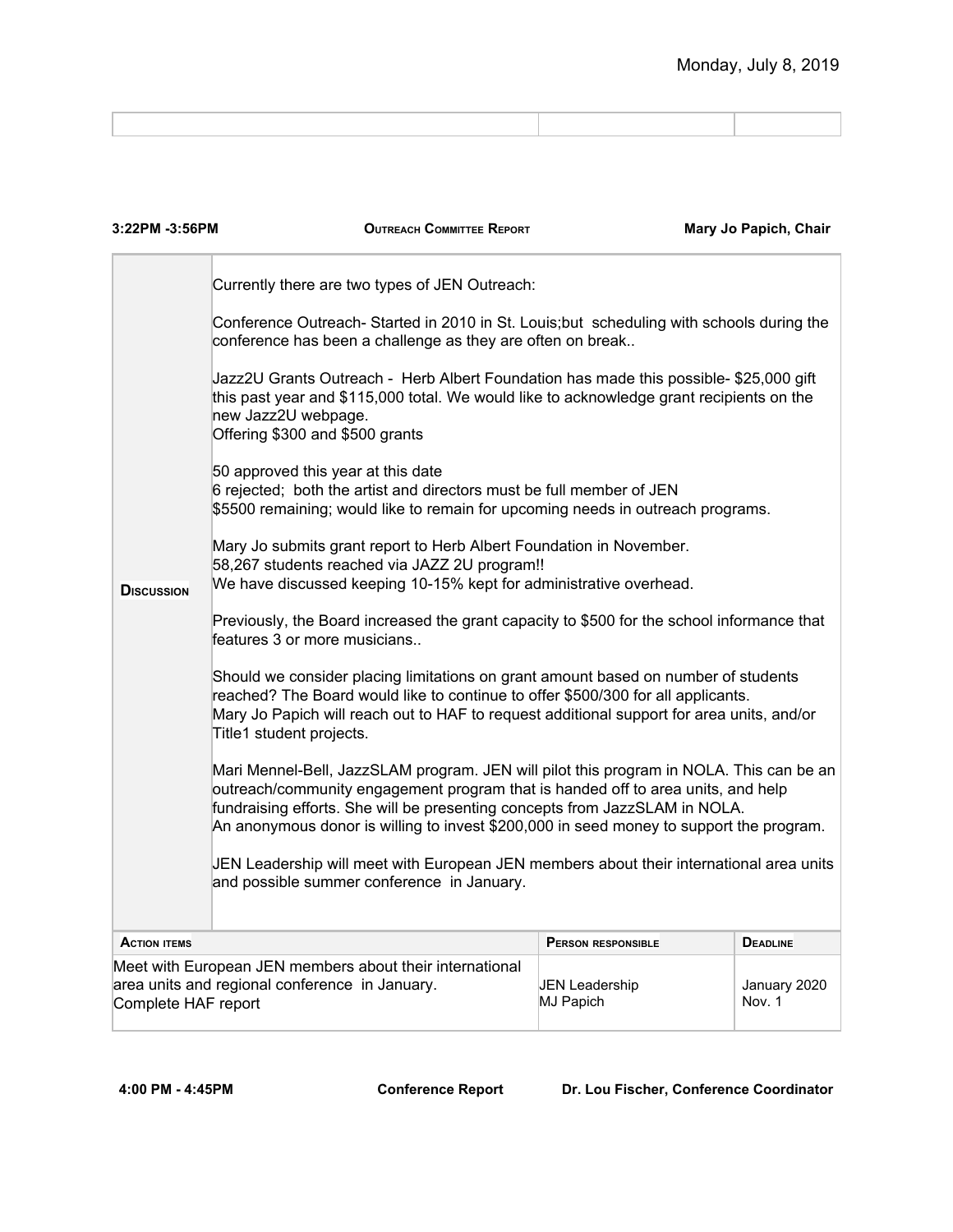| <b>D</b> iscussion  | 2020 conference selected participant stats presented to the Board<br>31% of all applications accepted<br>JJF Schedule:<br>54 slots as of today; 6 large ensemble lots remaining, 4 combo slots remaining to be sold.<br>2020 conference scheduling grid has been shared with the Board.<br>Genres-should consider re-evaluating the genres to be more clear.<br>(More genres categories used to be represented at the conference in the earlier years.)<br>Bob Breithaupt - The submission/selections speak to our organizational identity (72)<br>accepted presenters in Pro Bop/hard Bop/Cool) small ensembles. More limited on stage<br>for large ensembles for 10 musicians or more.<br>Lou Fischer suggests that the Board creates a new committee that will review and<br>potentially restructure how the genres are defined.<br>President Stoll confirms that a committee will be created that will review and potentially<br>restructure how the genres are defined.<br>Committee volunteers include:<br>Johnaye Kendricks<br>Pharez Whitted<br><b>Roxy Coss</b><br>Sean Jones<br>Ashley Shabankareh<br>Board members, or any member, are welcome and encouraged to recruit artists to apply<br>for consideration to participate in the conference.<br>Diaz suggests that the Board considers webinar that helps applicants to understand the<br>process and answer any questions they may have. |                           |                 |
|---------------------|----------------------------------------------------------------------------------------------------------------------------------------------------------------------------------------------------------------------------------------------------------------------------------------------------------------------------------------------------------------------------------------------------------------------------------------------------------------------------------------------------------------------------------------------------------------------------------------------------------------------------------------------------------------------------------------------------------------------------------------------------------------------------------------------------------------------------------------------------------------------------------------------------------------------------------------------------------------------------------------------------------------------------------------------------------------------------------------------------------------------------------------------------------------------------------------------------------------------------------------------------------------------------------------------------------------------------------------------------------------------------------------------------------|---------------------------|-----------------|
| <b>ACTION ITEMS</b> |                                                                                                                                                                                                                                                                                                                                                                                                                                                                                                                                                                                                                                                                                                                                                                                                                                                                                                                                                                                                                                                                                                                                                                                                                                                                                                                                                                                                          | <b>PERSON RESPONSIBLE</b> | <b>DEADLINE</b> |
|                     |                                                                                                                                                                                                                                                                                                                                                                                                                                                                                                                                                                                                                                                                                                                                                                                                                                                                                                                                                                                                                                                                                                                                                                                                                                                                                                                                                                                                          |                           |                 |

| 4:46 PM - 4:49PM  | <b>Sisters in Jazz Update/Discussion</b><br><b>Sharon Burch, Managing Director</b>                                                     |
|-------------------|----------------------------------------------------------------------------------------------------------------------------------------|
|                   | JEN needs sponsorship to continue this program. Doug Moody is selling his NorthCoast<br>Brewing Company and sponsorship is in question |
| <b>DISCUSSION</b> | <b>MOTION:</b><br>Caleb Chapman makes a motion to move forward with Sisters In Jazz program without<br>dedicated sponsorship.          |
|                   | Doug DuBoff seconds<br>Motion passes.                                                                                                  |